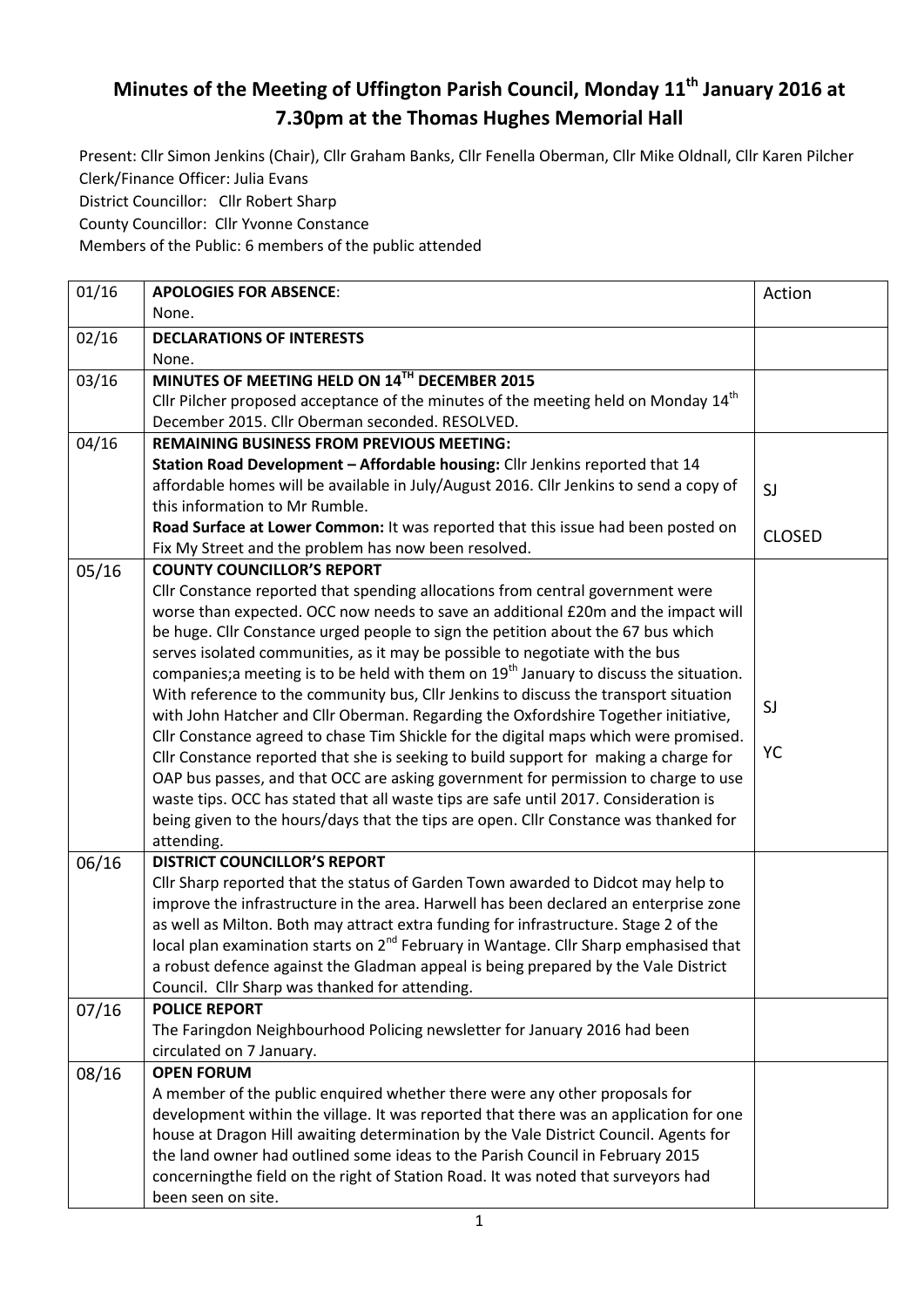|       | <b>ONGOING PROJECTS</b>                                                                  |             |
|-------|------------------------------------------------------------------------------------------|-------------|
| 09/16 | Parish Council Assets and Land Registry: Cllr Banks reported that the project is         |             |
|       | ongoing.                                                                                 | GB          |
| 10/16 | <b>Housing Development off Station Road:</b>                                             |             |
|       | The question of availability of affordable housing was discussed in minute 04/16.        |             |
| 11/16 | <b>Community Led Plan</b>                                                                |             |
|       | A progress document has been produced which will be circulated and posted on the         | SJ          |
|       | website.                                                                                 |             |
| 12/16 | <b>Neighbourhood Plan</b>                                                                |             |
|       | The launch is scheduled for 21 <sup>st</sup> January. It is hoped that the WHS Committee | SJ          |
|       | meeting on the same evening can be rescheduled to enable participants to attend          |             |
|       | both meetings.                                                                           |             |
| 13/16 | <b>Village Website</b>                                                                   |             |
|       | The new website is now live. The Parish Council welcomes any comments and ideas          | Ongoing     |
|       | from residents. Cllr Oldnall was thanked for his work on the website.                    |             |
| 14/16 | <b>Emergency Plan</b>                                                                    |             |
|       | Cllr Jenkins reported that work was in progress. The meeting discussed a circular        | Ongoing: SJ |
|       | from SSE offering grants to communities to provide assistance during emergencies.        |             |
|       | The next cut-off date for receipt of applications is April. It was agreed that the       |             |
|       | emergency plan should be completed before a grant application is submitted.              |             |
| 15/16 | <b>Repairs to the museum</b>                                                             |             |
|       | This is ongoing. Nothing further to report.                                              | KP          |
|       | <b>PLANNING MATTERS</b>                                                                  |             |
| 16/16 | <b>New Applications to be considered:</b>                                                |             |
|       | P15/V2938/LDP - Single storey rear extension at Whitcot, Shotover Corner. The            |             |
|       | application is for a Lawful Development Certificate and is presented for information     |             |
|       | only. The meeting had no comment.                                                        |             |
|       | P15/V2866/HH - Single Storey extension with part infill to front at Pantiles, Chapel     |             |
|       | Lane. It was felt that the documentation is very poor, possibly incomplete. The          |             |
|       | application represents a large increase in the size of the property. A member of the     |             |
|       | public was concerned that some neighbours had not been consulted. Cllr Sharp             | <b>RS</b>   |
|       | agreed to investigate this. The Parish Council agreed that a site visit was required.    |             |
|       | Clerk to request an extension until after the next meeting to facilitate this and to     | Clerk       |
|       | ensure that all neighbours are properly consulted.                                       |             |
| 17/16 | New Applications addressed by circulation:                                               |             |
|       | None.                                                                                    |             |
| 18/16 | Gladman Development - appeal statement:                                                  |             |
|       | A letter had been drafted and circulated to councillors in advance of this meeting.      |             |
|       | The meeting approved the letter which will be sent on 12 January. The Parish Council     |             |
|       | recorded a vote of thanks to Neil Wells for his work on this. The quote for the          |             |
|       | expenditure on a consultant to assist in this was approved outside of a meeting by       |             |
|       | four councillors due to the urgency of the work and the deadline for receipt of          |             |
|       | comments. It was noted that the actual figure may be higher as additional hours          |             |
|       | were spent on the work. Cllr Pilcher proposed ratifying expenditure of £656.25. Cllr     |             |
|       | Oberman seconded. RESOLVED.                                                              |             |
| 19/16 | <b>Station Road Site - S106 Contributions</b>                                            |             |
|       | Cllr Jenkins and the Clerk to start working on this later this week. An article on S106  | Clerk/SJ    |
|       | contributions has been published in The Courier.                                         |             |
|       |                                                                                          |             |
|       | <b>FINANCE</b>                                                                           |             |
| 20/16 | To approve January payments and sign cheques:                                            |             |
|       | A full list of payments is attached to these minutes. Cllrs Oldnall and Oberman          |             |